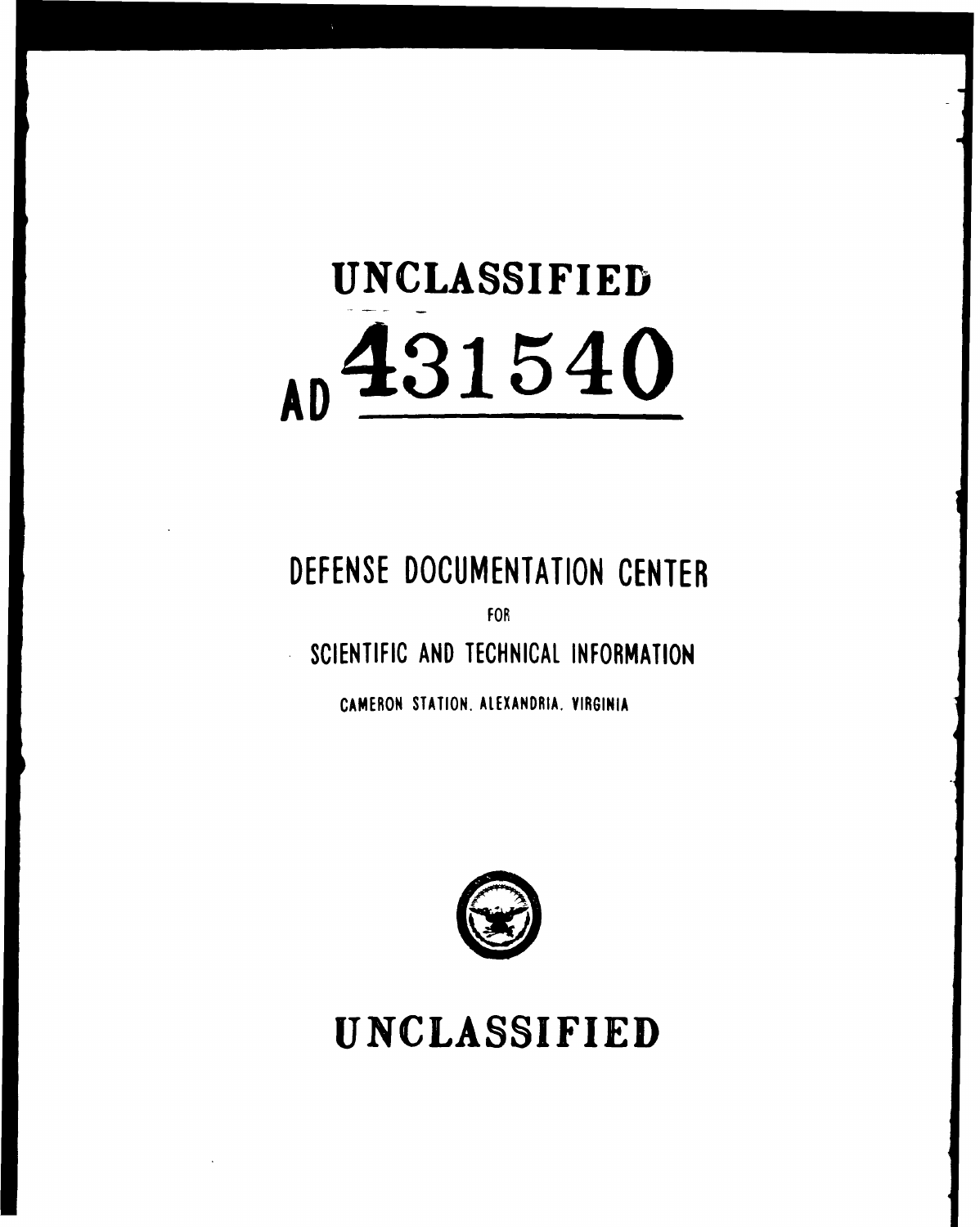NOTICE: When government or other drawings, specifications or other data are used for any purpose other than in connection rith **a** definitely related government procurement operation, the U. **S.** Government thereby incurs no responsibility, nor any obligation whatsoever; and the fact that the Government my have foriulated, **furnished,** or in *wa* **vay** supplied the **sadd** drawings, specifications, or other data **Is** not to be regarded **by** implication or othervise **as** in **any** anner licensing the boldr or **any** other person or corporation, or conveying any rigts or permission to manufacture, use or sell any patented invention that **my In** any vay be **related** thereto.

ž.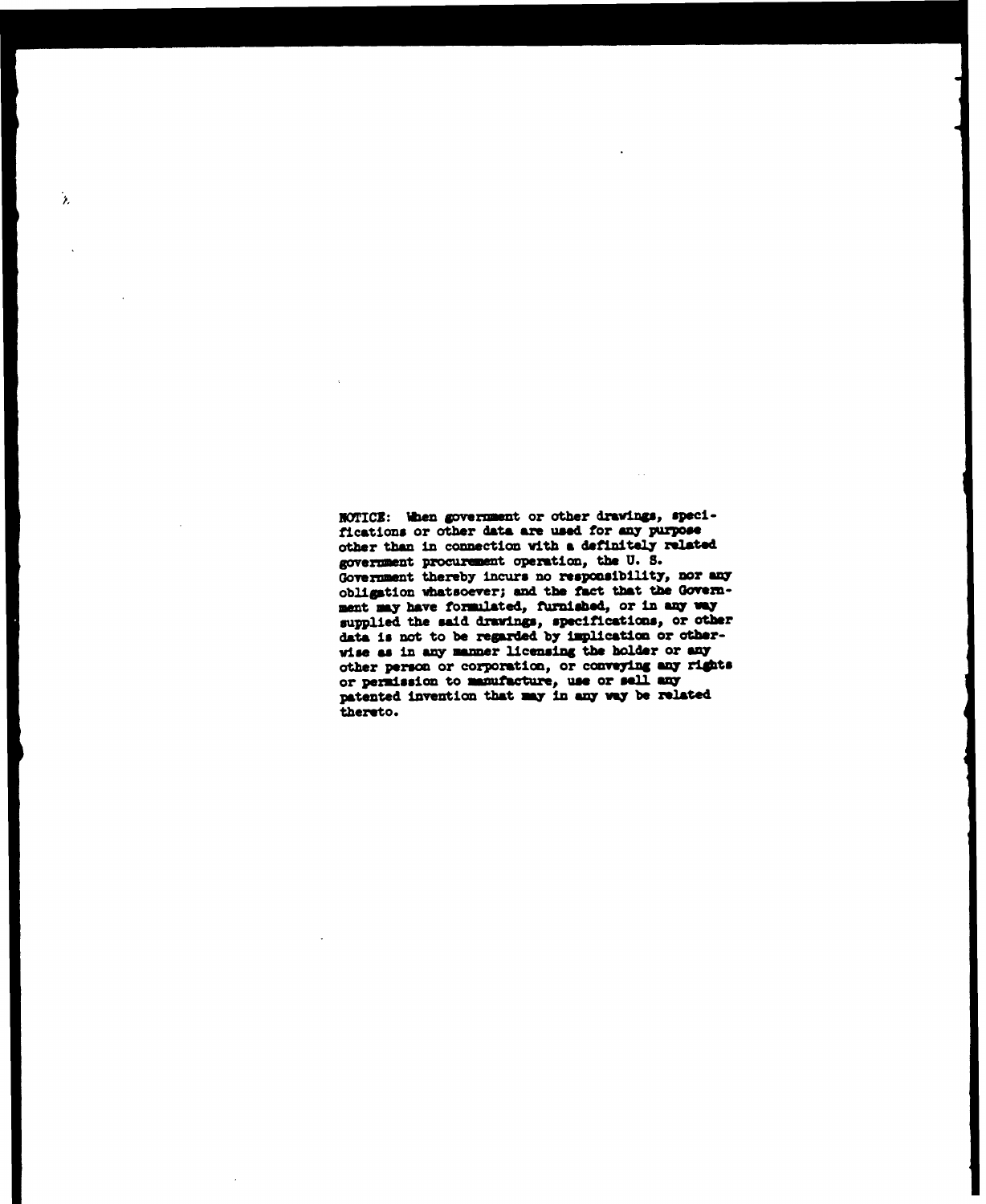$64 - 10$ 

CONTRACT APOL (647)-576

 $\ddot{\phantom{a}}$ 

TOXICANT ENTRAINMENT TEST -CLOTHING OUTFIT, ROCKET FUEL HANDLEPS A/P 22P-1

January 1964

Prepared by R. G. Hanson

MAR 9 1964

 $\overline{\phantom{a}}$ 

Martin Company Denver, Colorado Aerospace Division of Martin Marietta Corporation



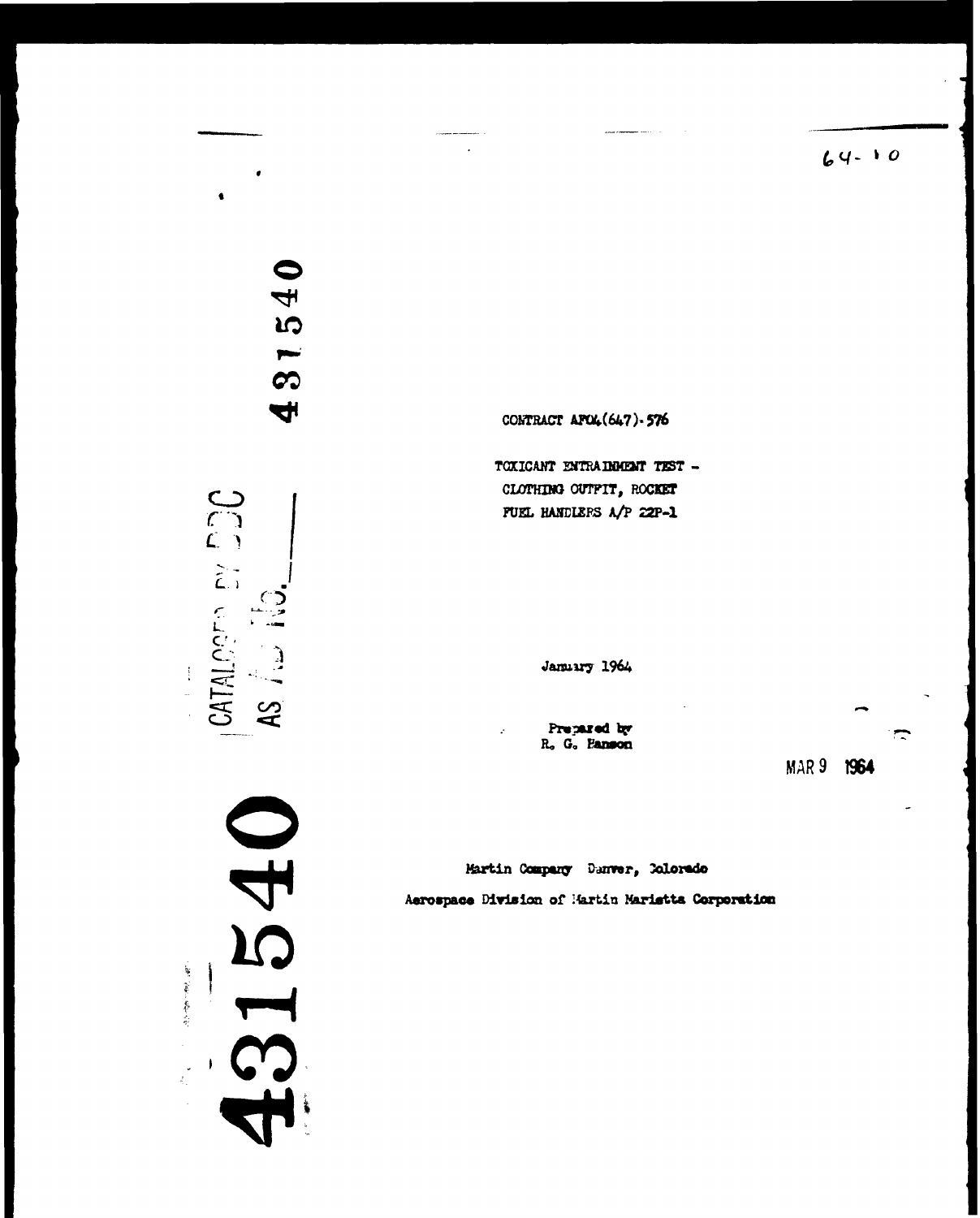#### TABLE OF CONTENTS

|     |                   | Pr<br>Υζ. |
|-----|-------------------|-----------|
| L   | Introduction      | 1         |
| п.  | Test Procedure    | 2         |
|     | III. Test Results | 2         |
| IV. | Conclusions       | 2         |

#### Pigure

 $\ddot{\phantom{0}}$ 

 $\mathbf{r}$ 

|                         | ٠          |                                                    |
|-------------------------|------------|----------------------------------------------------|
|                         |            | 5                                                  |
|                         |            |                                                    |
| 1                       |            | 6                                                  |
| $\overline{\mathbf{c}}$ |            | 6                                                  |
| 3                       |            | 7                                                  |
| 4                       |            | 7                                                  |
| 5                       |            | 8                                                  |
| 6                       |            | 8                                                  |
| 7                       |            | 9                                                  |
| 8                       |            | 9                                                  |
| 9                       |            | 10                                                 |
|                         | Data Sheet | 1 Tear Locations<br>2 Head Concentrations vo. Time |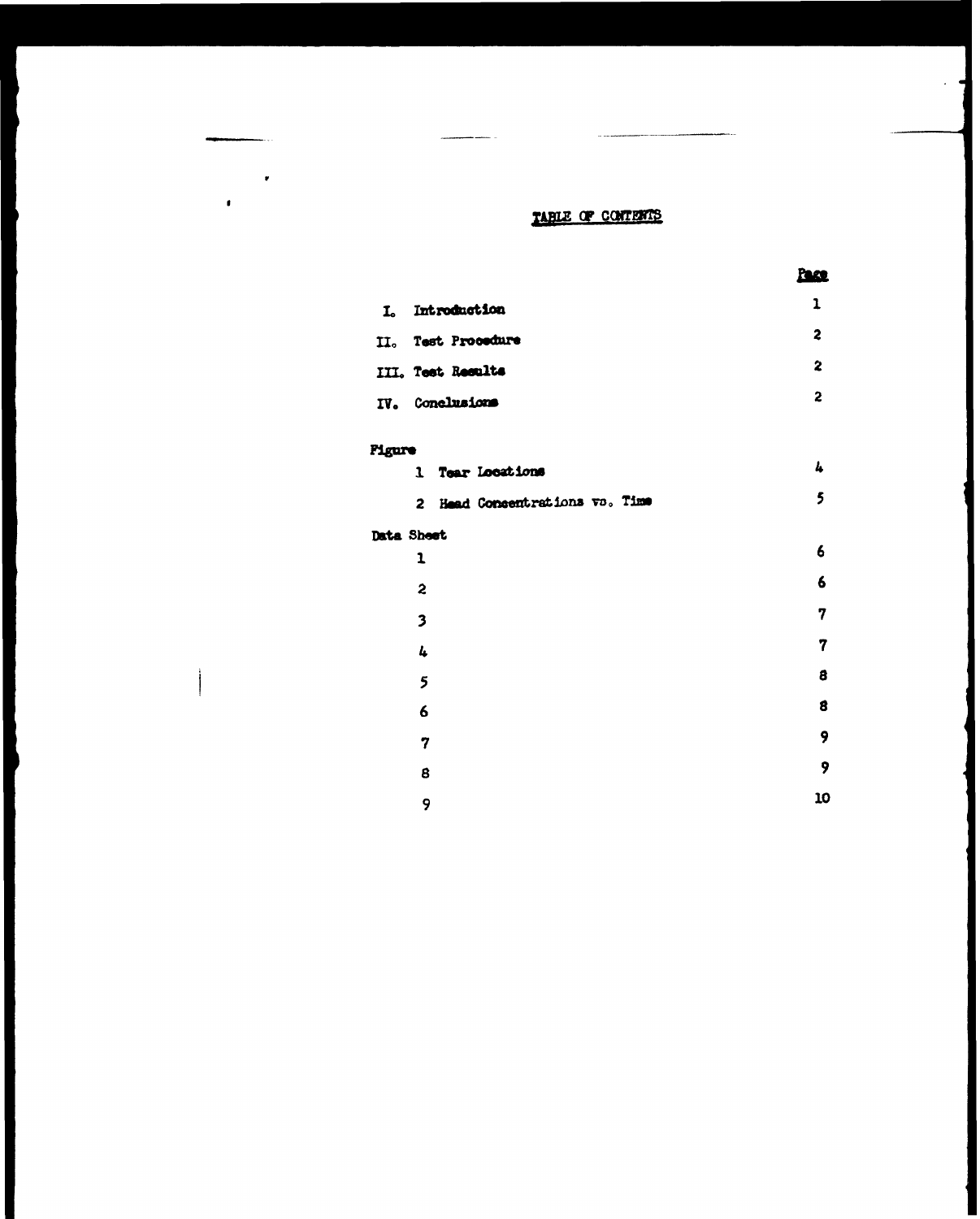#### I. Introduction

The Clothing Outfit, Rocket Fuel Handlers A/P 22P-1 is used by personnel facing possible exposure to Titan II propellants in either the liquid or vapor form. During normal operations, personnel may accidently tear the suit on exposed hardware. The general objective of this test was to determine the cange involved to personnel wearing torn protective clothing while subjected to vaporous propellants. The test was conducted using only  $HO_2 - H_2O_L$  vapors. The test was conducted in a chamber built at the fartifit company's Cold Flow Laboratory. The original plan the to have nine runs each with a tear at a different location and control the chamber  $M_0O_L$  concentration at 10%  $M_0O_L$  for 16 minutes and then increase the concentration to 50% for 16 minites. Because of the difficulty to obtain a concentration and holding it with the equipment used, this plan was changed. The N.O. tank was agitated and the vapors were purged into the toxicant entrainment test chamber continually during the test giving a continual increase in concentration in the test chamber. A circulating fan was located in the chamber to keep the vapors mixed. By following the same procedure during each run, it was attempted to have the same concentration in the test chamber at the corresponding time during each run. The test chamber was  $8 \times 3 \times 8$  feet

#### II. Test Procedure

The clothing outfit was placed on a standing manikin and placed in the center of the test chamber. A tear four inches on a side was put in the required position on the suit. The various tear locations corresponding to the run mumber are chown in Figure 1. Two tubes were taped inside the suit. One to the mouth of the manikin and the other adjacent to the tear approximately two inches above it. The tubes emerged from the suit through the tear and terminated at two American Systems Incorporated (ASI) sensors located outside the test chamber. These wensors give a continuous reading in parts per million of the concentration inside the suit by continually pumping a sample through the sensor. The ASI sensors were calibrated and turned on. The Environmental Control Unit (ECU) in the suit was turned on, and this time was recorded as the test start time on the data sheet. The sipper was closed on the suit, and the charber door was closed. The chamber circulating fan was turned on. The ASI sensor reading was taken at time  $0$ . The  $NO_2 = N_2O$ , vapor was added to the chamber with the data sheet showing time fies initiation of flow of vapors into the chamber.

Two chamber-sampling ports located on one wall at three feet and five feet above floor level. Chanter sumples were taken 3 minutes after the start of  $NO_2=H_2O_1$  vapor flow and then at about ten minute intervals until the end of the run. Or asionally samples were taken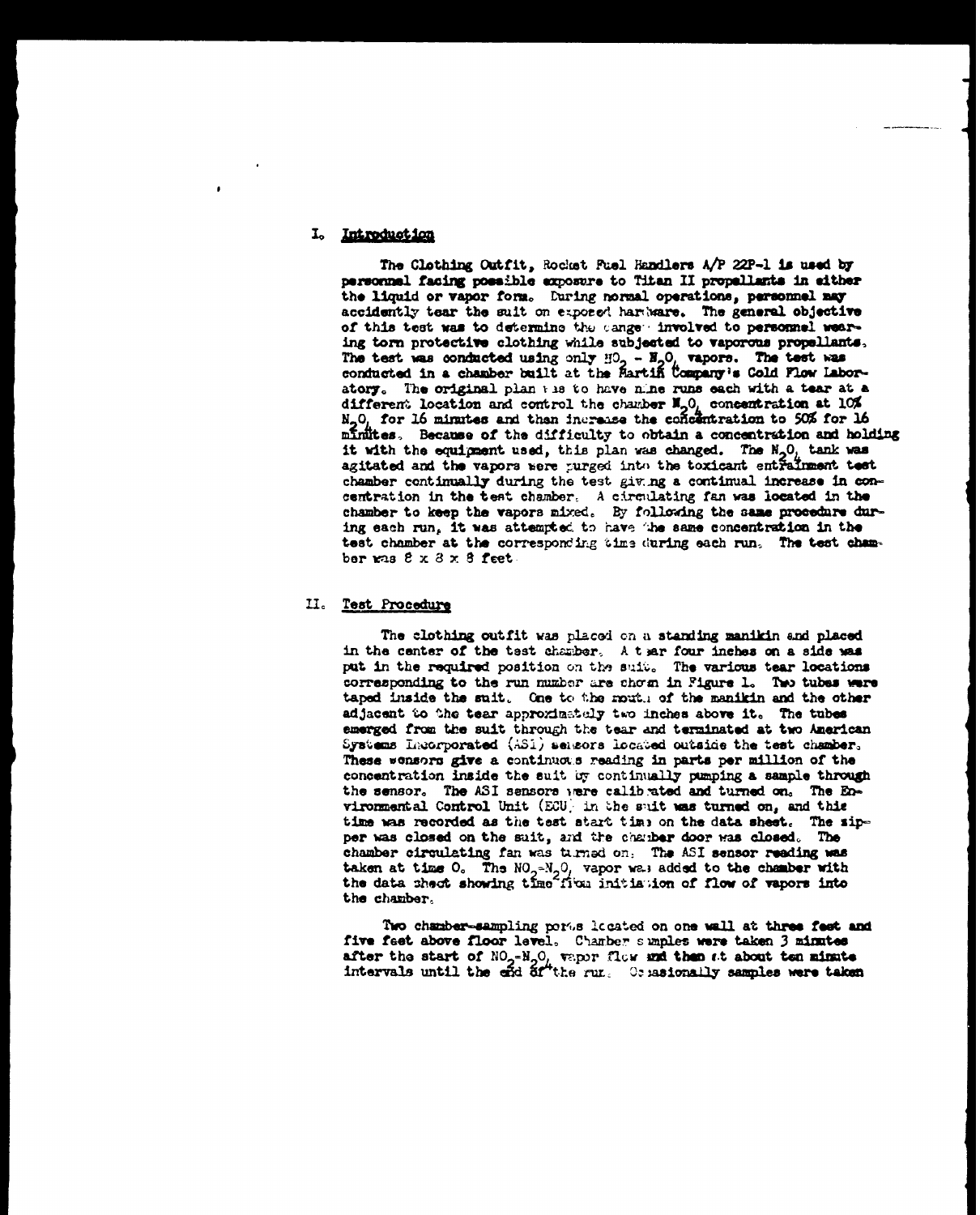#### II. Test Procedure (Continued)

at both the three and five foot levels to check the homogeneity of the atmosphere inside the chamber. These samples were analysed during and after the test run using the pH method to determine the concentration in parts per million.

Concentrations inside the suit were monitored continuously and periodic readings were made on the data sheet. Each test run was stopped either when the ECU was about to run out of air or the concentration at one of the sensors inside the suit reached 250 ppm. the upper limit of these sensors. When one sensor reached 250 and the other didn't, the sensor tube was changed to insure that the lower sensor would agree with the reading when connected to the same location. After each run, the chamber was purged and the suit decontaminated and patched to prepare for the next run.

#### III. Test Results

Nine runs were conducted during the test. The test data sheets for each run are included at the end of this report. Pigure 1 shows the tear locations corresponding to test number. Figure 2 shows the concentration inside the suit at the month of the manikin versus time.

The data shows that after the first test run even though the suit was decontaminated between runs. there as a residual concentration inside the suit. This concentration was listed as the concentration at time  $0$ ,

Run number 2 was the only run where switching the sensor lines when one sensor reached 250 ppm did not give the same results on both sensors. The early readings on run 2 may have been high.

The test data shown in Figure 2 shows that the concentration inside the suit builds up faster and higher the closer a tear occurs to the recirculation inlet in the ECU.

In general, the concentration at the head sensor was higher than that two inches above the tear.

#### IV. Conclusions

Under normal operation, the suit is pressurized to 0.5 inches of water pressure from the ECU's air flow in conjunction with the suit pressure relief valves. When the suit is torn, it deflates and the air flow escapes through the hole. By placing a source of smoke just outside the hole, it will be blown away with no smoke entering that

 $-2$ .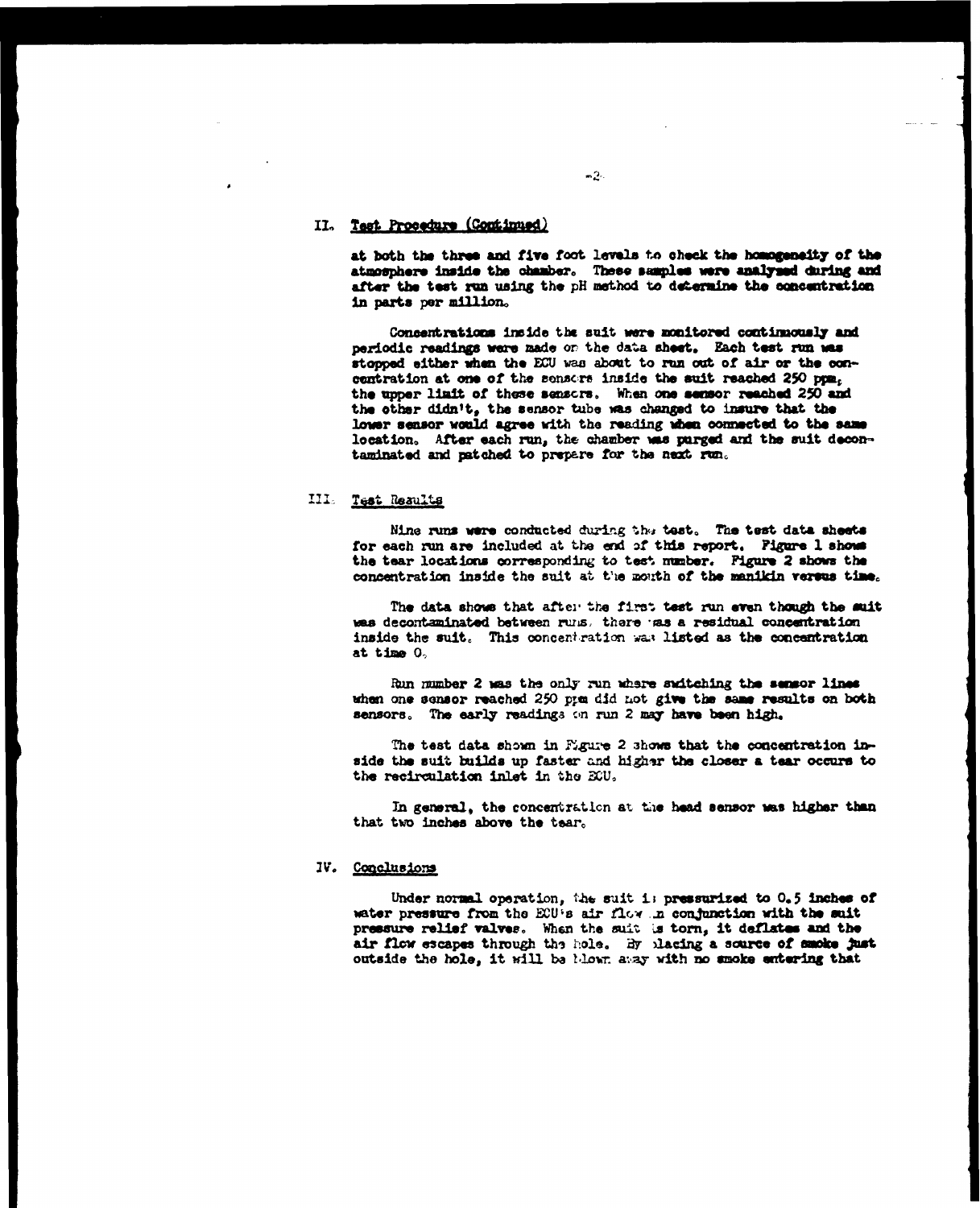#### IV. Conclusions (Continued)

can be seen. This test shows that  $BO_2 - NO_4$  vapors will enter the suit against this air flow out of the hole." "In fact, it will enter the suit at such a high rate that ary suit wearer who notices his suit has deflated because of a tear shmul go to **a safe** area and get out of that suit immediately. The suit still gives some protection to the wearer while leaving the area but the concentration inside the suit goes above safe limits almost immediately.

The test shows (Figure 2) that the *closer* a tear ocums to the recirculation inlet of the **ECI** the faster the concentration builds up in the helmet which reseives most of the air flow from the **ECU**.

The concentration at the tear was lower that at the head because of the high velocity of air going out of the tear from all directions around the tear. In general, the concentration at the tear was the same for all tear locations with respect to time.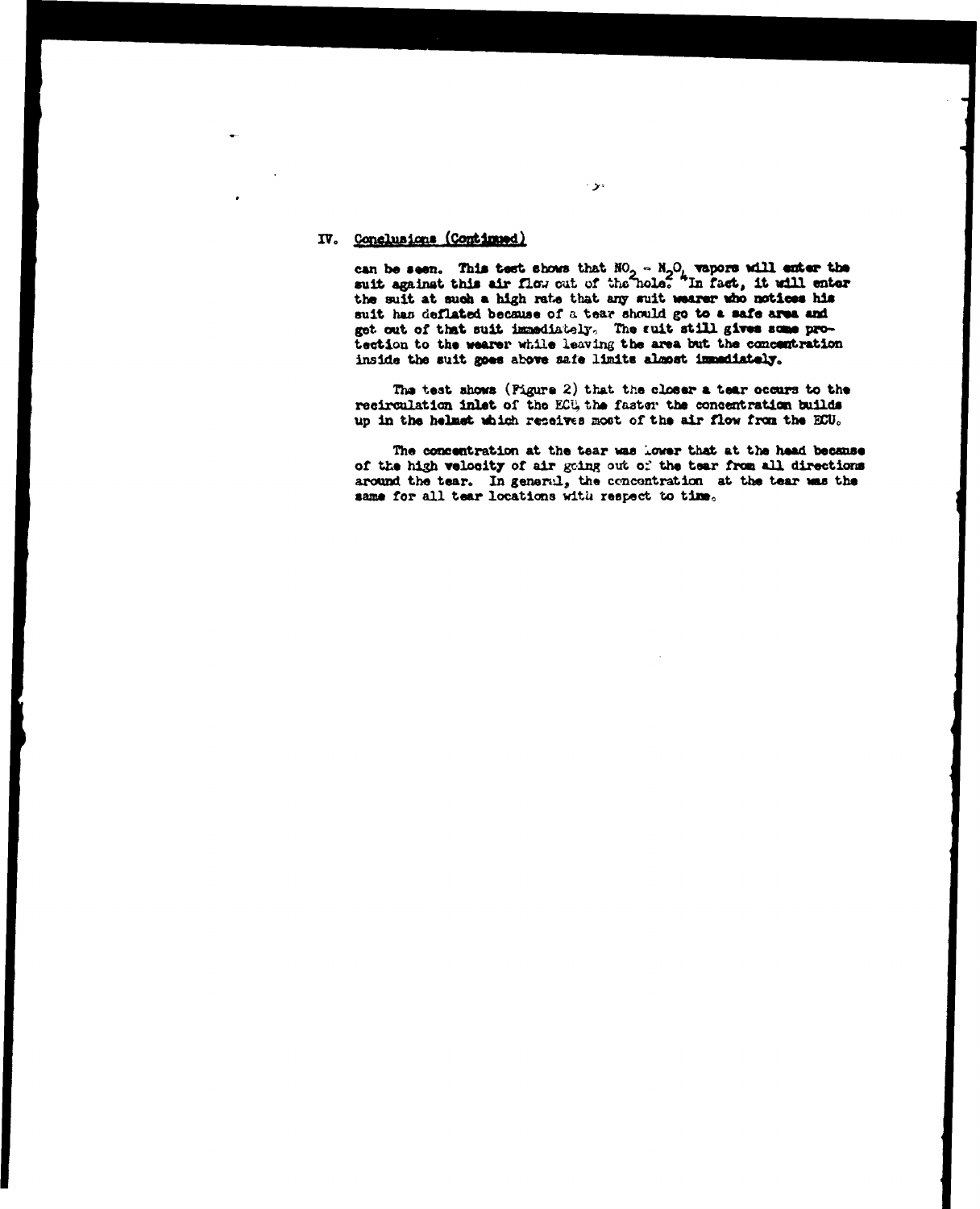

 $\sum_{i=1}^N \frac{1}{\sigma_i}$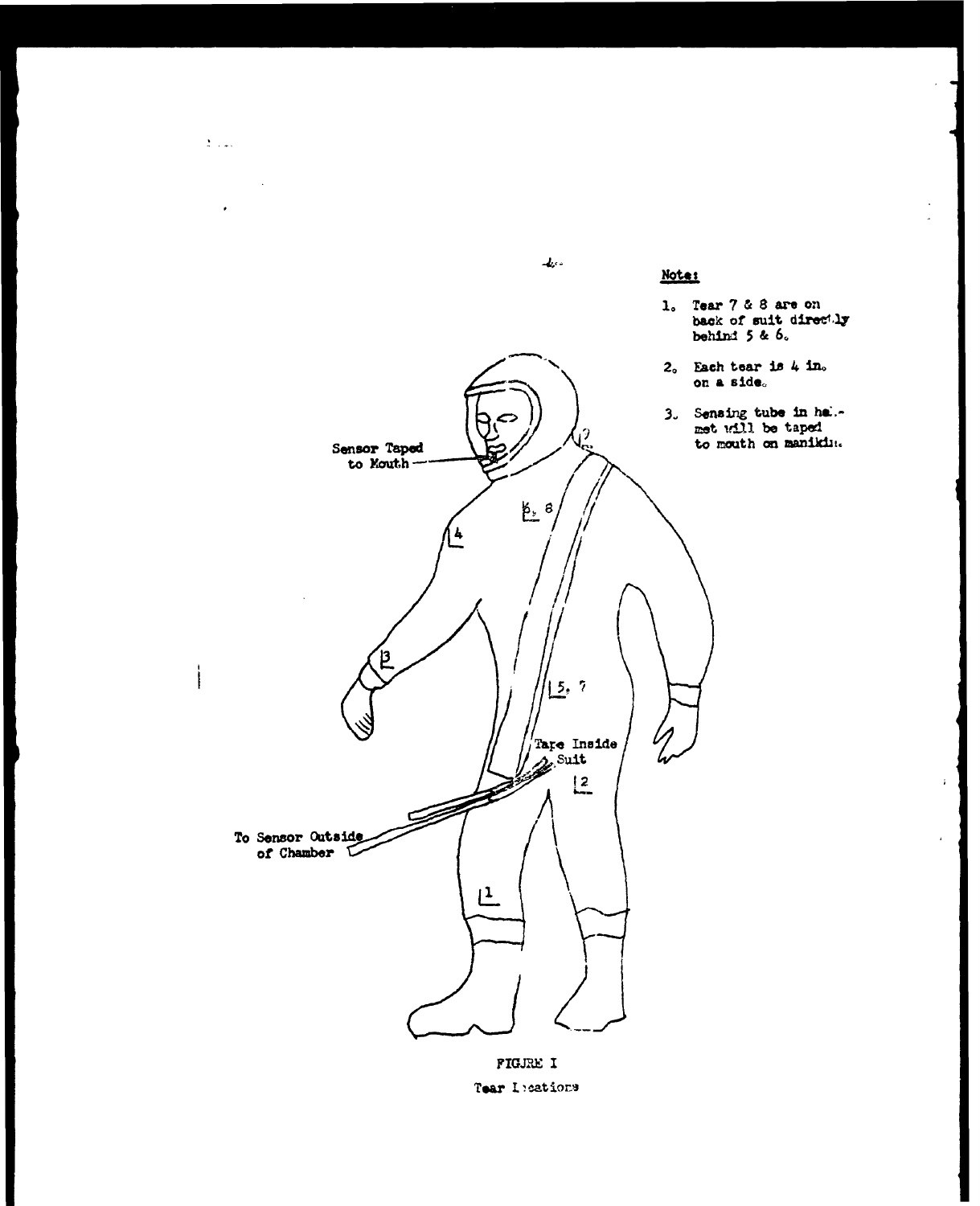í

| ij                        |               | ū                             |                      |                                       |                               |                             |    |                      |             |                   |                            |                    |                         |                                |                               |            |                                     |                                 |                |                                 |               |                              |               |                |        |        |
|---------------------------|---------------|-------------------------------|----------------------|---------------------------------------|-------------------------------|-----------------------------|----|----------------------|-------------|-------------------|----------------------------|--------------------|-------------------------|--------------------------------|-------------------------------|------------|-------------------------------------|---------------------------------|----------------|---------------------------------|---------------|------------------------------|---------------|----------------|--------|--------|
|                           |               |                               |                      |                                       |                               |                             |    |                      |             |                   |                            |                    |                         |                                |                               |            |                                     |                                 |                |                                 |               |                              |               |                |        |        |
| $\frac{1}{2}$             | 'N            |                               |                      |                                       |                               |                             |    |                      |             |                   |                            |                    |                         |                                |                               |            |                                     |                                 |                |                                 |               |                              |               |                |        |        |
|                           |               |                               |                      |                                       |                               |                             |    |                      |             |                   |                            |                    |                         |                                |                               |            |                                     |                                 |                |                                 |               |                              |               |                |        |        |
| 균                         |               |                               |                      |                                       |                               |                             |    |                      |             |                   |                            |                    |                         |                                |                               |            |                                     |                                 |                |                                 |               |                              |               |                |        |        |
| 屋                         |               |                               |                      |                                       |                               |                             |    |                      |             |                   |                            |                    |                         |                                |                               |            |                                     |                                 |                |                                 |               |                              |               |                |        |        |
| 뮴                         |               |                               |                      |                                       |                               |                             |    |                      |             |                   |                            |                    |                         |                                |                               |            |                                     |                                 |                |                                 |               |                              |               |                |        |        |
|                           |               |                               |                      |                                       |                               |                             |    |                      |             |                   |                            |                    |                         |                                |                               |            |                                     |                                 |                |                                 |               |                              |               |                |        |        |
|                           |               |                               |                      |                                       |                               |                             |    |                      |             |                   |                            |                    |                         |                                |                               |            |                                     |                                 |                |                                 |               |                              |               |                |        |        |
| خنسبا                     |               | $\cdots$                      | بيد                  |                                       |                               |                             |    |                      |             |                   |                            |                    |                         |                                |                               |            |                                     | de m                            |                |                                 |               |                              | $\ddagger$    |                |        |        |
|                           | HH            | ₩                             | 摽                    |                                       | FREE                          | $\mathbb{I}$<br>$\Xi_{\pm}$ | E  | - - - - <b>-</b> - - | ET H        | anga<br>Sepa      |                            | ESIE               | a ann anglich an        | ======<br>=======              |                               | insi<br>.  |                                     |                                 |                |                                 |               | $\sim$ $\sim$ $\sim$         | $\cdots$      |                |        |        |
| E<br>$\sim$ $\sim$ $\sim$ | H,<br>÷---    |                               | ananan<br>Anggota    | سمد                                   | सार<br>$\sim$ $\sim$ $\sim$   | F                           |    | 11 - 1               | en e        | ---               |                            | .                  | لصاف                    |                                | na sa pasa<br>sa dagaman<br>. |            | entro.<br>Jedno                     | <b>EXECUTE</b>                  | en po          |                                 |               | $\equiv$                     | ومحمد         |                |        |        |
| E                         | Ë             | m                             | Ξ,<br>tη             | 511                                   | ₽                             | F                           | F  |                      | EFE         | لمصمت             | $\cdots$                   |                    | <b>Time</b>             | ::::;<br>.                     | $\ddot{\phantom{1}}$          |            |                                     | سامست<br>Fili<br>$\mathbf{r}$ : |                | st po                           | ವರ<br><b></b> |                              | $\pm$         |                |        |        |
| دمت<br>E.                 | M             | $\sim$ $\sim$ $\sim$<br>وعبوب | È.                   | <br>⊞                                 | .<br>ΞĪ                       | ÷.                          | ≡  |                      | Ī           |                   | 85167<br><del>864</del> 68 |                    | 丰庄                      | WH.                            |                               | ⊞          |                                     | 55                              |                |                                 |               |                              | 至             |                |        |        |
| EI L                      | 語             |                               | <b>HANGE</b>         | ∷≕<br>$\sim$ $\sim$ $\sim$<br>. Anno  | $-$                           | i berikan                   | ᡰ᠄ |                      | <u>sala</u> |                   | 33135                      | $\sim$<br>.        | ده ماه<br>$\sim$ $\sim$ | ---- <del>1</del> ---<br>motor | - - - -                       | والمسا     | $-$<br>i                            | 111                             |                | .                               |               | 201102<br>المتملدات          | ≤.            |                | $-$    |        |
| E                         | m             | 1.14<br>₩                     | 僵                    | $\sim$ $\sim$<br>$\sim$ $\sim$ $\sim$ | سندية والمعا                  | 睡                           |    | $\Xi$                | .           |                   | .                          |                    |                         |                                | EF                            |            |                                     |                                 |                | Ŧ                               |               |                              |               |                |        |        |
| E                         | W             |                               | <u>isi</u> i.        |                                       | <b>MEE</b>                    | læ:t<br>æ                   | W  |                      | FILE I      | EEEE              |                            |                    | EHE                     |                                | Ester<br>1940                 | . <b>.</b> | e Bibli                             | Bibe                            |                | ولمستعد                         |               |                              |               |                |        | ÷н.    |
| E                         | œ<br><br>عننغ |                               | $\frac{1}{\sqrt{2}}$ |                                       | ETH                           | $\frac{1}{K}$               |    | المستوفر مالدانه     |             | BS<br>. 1         | HH                         | معاديا<br>$\cdots$ | 霊                       |                                | em<br>1.                      |            | <b>THE</b>                          | E                               |                | $\sim 400$ m m $^{-1}$<br>منتلب |               | $+ + -$<br>المتداولة والداما | ---+          |                |        | --     |
| ETER                      |               | ‡∹ajE.                        |                      |                                       |                               | $\frac{1}{2}$               |    | स ।<br>म             | F           | सम्बद्धाः<br>अपिन |                            | ida                | wys <sub>i</sub>        | $\frac{d}{dx}$                 | ÷                             | min        |                                     |                                 |                |                                 |               | Ē                            |               |                |        |        |
| E                         | W             | Ŧ                             | ╬<br>in c            | $\sim$ $\sim$                         | $\mathfrak{t}_{\mathrm{max}}$ | <b>estas</b>                |    |                      | 243         | angan<br>Sulai    |                            |                    |                         |                                | Ξ                             | ж.         | $\frac{1}{\frac{1}{2}+\frac{1}{2}}$ | : strigott                      | E              |                                 |               | Hill                         |               | $\mathbb{R}^2$ | $\sim$ | وبماري |
| E                         | E             |                               | HI                   | .<br>$\ddotsc$                        | <b>i</b> - - -<br>₩           | EEEE                        |    |                      |             |                   |                            |                    |                         | <b>The Second</b>              |                               |            |                                     | <b>Report Follows</b>           |                |                                 |               | ntini<br>Subili              | ning<br>Milit |                |        |        |
| άiν.                      | m             |                               | man                  |                                       | E                             | ETH                         |    |                      |             |                   |                            |                    |                         | E                              | ⇉                             |            |                                     | ETHE                            | <b>MARITAN</b> |                                 |               | <b>Birthda</b>               | an ba         |                | ш.     |        |
| ∺∺                        |               |                               | EL HELE              | 88                                    |                               |                             |    |                      |             |                   |                            |                    |                         |                                |                               | 王          |                                     |                                 |                |                                 |               |                              |               |                |        |        |

 $\frac{1}{\sqrt{2}}$ 

 $\ddot{\phantom{1}}$ 

 $\ddot{\phantom{0}}$ 

 $\ddot{\phantom{0}}$ 

 $\cdot$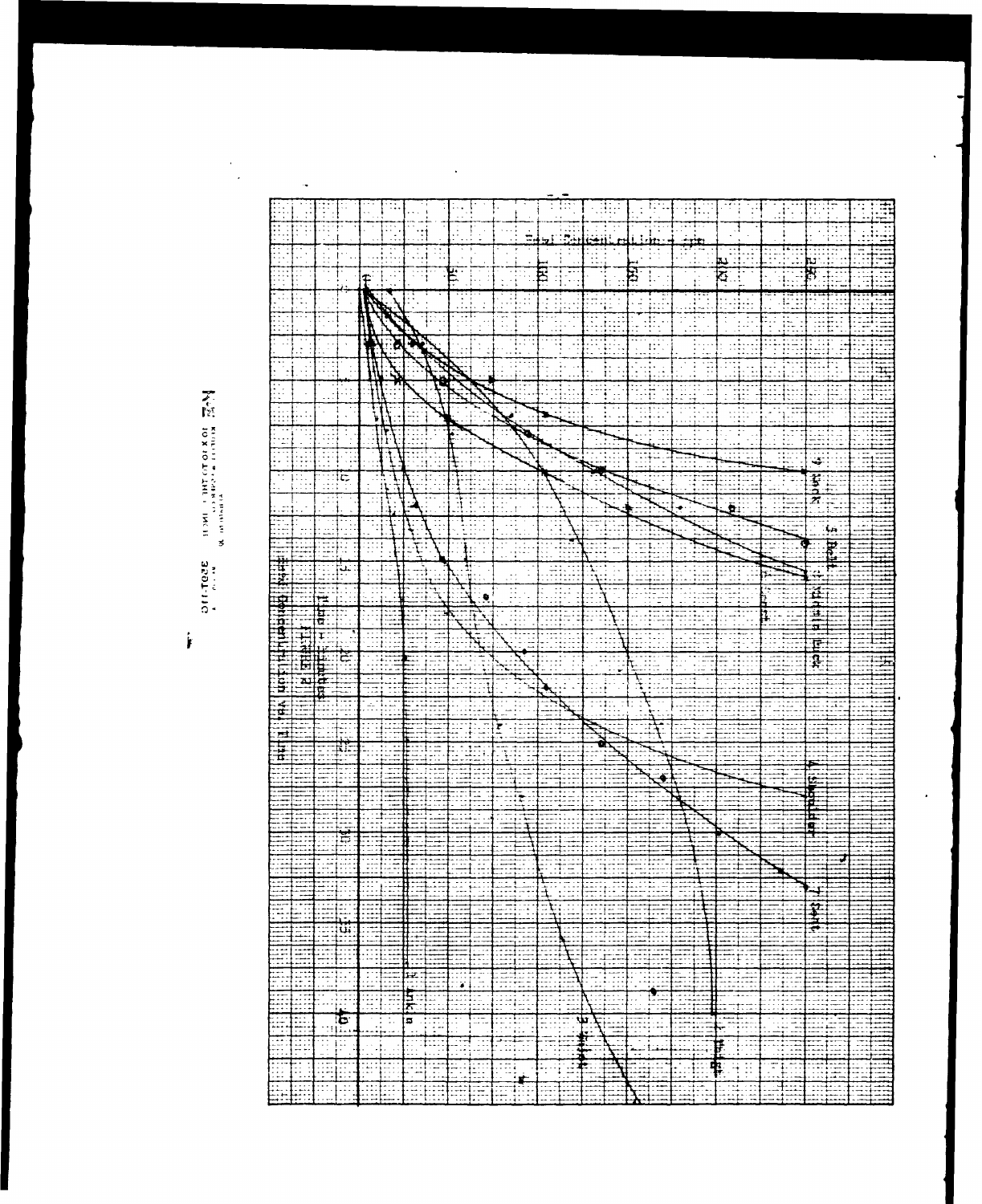$-6-$ 

 $\omega$  is  $\sim$ 

### DATA SHEET

 $\label{eq:3.1} \frac{1}{2} \int_{\mathbb{R}^3} \frac{1}{2} \, \mathrm{d} \theta \, \mathrm{d} \theta \, \mathrm{d} \theta \, \mathrm{d} \theta \, \mathrm{d} \theta \, \mathrm{d} \theta \, \mathrm{d} \theta \, \mathrm{d} \theta \, \mathrm{d} \theta \, \mathrm{d} \theta \, \mathrm{d} \theta \, \mathrm{d} \theta \, \mathrm{d} \theta \, \mathrm{d} \theta \, \mathrm{d} \theta \, \mathrm{d} \theta \, \mathrm{d} \theta \, \mathrm{d} \theta \, \mathrm{d} \theta \, \mathrm{d} \theta \, \mathrm{$ 

|  |                             | Test Run No. $\frac{1}{2}$ $\frac{4}{2}$ $\frac{2}{2}$ |
|--|-----------------------------|--------------------------------------------------------|
|  |                             | Tear Location Right Leg. & Left Thigh                  |
|  |                             | Date of Test 12-27-63 & 12-30-63                       |
|  | Test Start Time 9:19 & 9:32 |                                                        |
|  |                             | Test Stop Time 10:23 & 10:25                           |

Test Run No. 1

| TIME                                                                                                                              | $N_2O_L$ CONCENTRATION - PPM                                                                                                                                               | HEAD ASI NO. 009<br>TEAR ASI NO. 007                                                                                                                     |                                                                                                                                                                            |
|-----------------------------------------------------------------------------------------------------------------------------------|----------------------------------------------------------------------------------------------------------------------------------------------------------------------------|----------------------------------------------------------------------------------------------------------------------------------------------------------|----------------------------------------------------------------------------------------------------------------------------------------------------------------------------|
| Min.                                                                                                                              | Test Cell                                                                                                                                                                  | Head PPM                                                                                                                                                 | Tear Location PFM                                                                                                                                                          |
| 3<br>$5679$<br>$13$<br>15<br>17<br>21<br>25<br>37                                                                                 | $3rt$ .<br>25,000<br>70,000<br>3 Pt.<br>$3$ Pt. $240,000$<br>3 Ft. 255,000<br>$3 \text{ Ft}$ , $520,000 - 5 \text{ Ft}$ , $440,000$                                        | 5.0<br>10.0<br>13.0<br>19.0<br>25.0<br>26.5<br>29,0<br>31.0                                                                                              | 8,5<br>14.0<br>19.5<br>28.0<br>34.0<br>40.0<br>53.0<br>55.0                                                                                                                |
| Test Run No. 2<br>$\mathbf o$<br>3<br>4<br>$\frac{5}{6}$<br>7<br><b>NOTE:</b><br>9<br>11<br>$\mathbf{L}$<br>132133135<br>38<br>40 | 3F <sub>b</sub><br>15,500<br>CHANGED ASI SENSORS AT THIS FOINT<br>3 Ft. $150,000 - 5$ Ft. $300,000$<br>3 Ft. 350,000<br>3 Pt. 490,000<br>3 Ft. $700,000 - 5$ Ft. $620,000$ | 4.5<br>98.0<br>160.0<br>200.0<br>230.0<br>250.0<br>180.0<br>175.0<br>120.0<br>125.0<br>14.5.0<br><b>1΄Ό,0</b><br>1'0.0<br>190.0<br>195.0<br>20.0<br>20.0 | HEAD ASI NO. 007<br>TEAR ASI NO. 009<br>1.0<br>6.5<br>11.5<br>17.5<br>25.0<br>84.0<br>100.0<br><b>110.0</b><br>120.0<br>140.0<br>150.0<br>160.0<br>175.0<br>190.0<br>190.0 |

 $\frac{1}{\sqrt{2}}$  which is a property set of  $\mathcal{O}$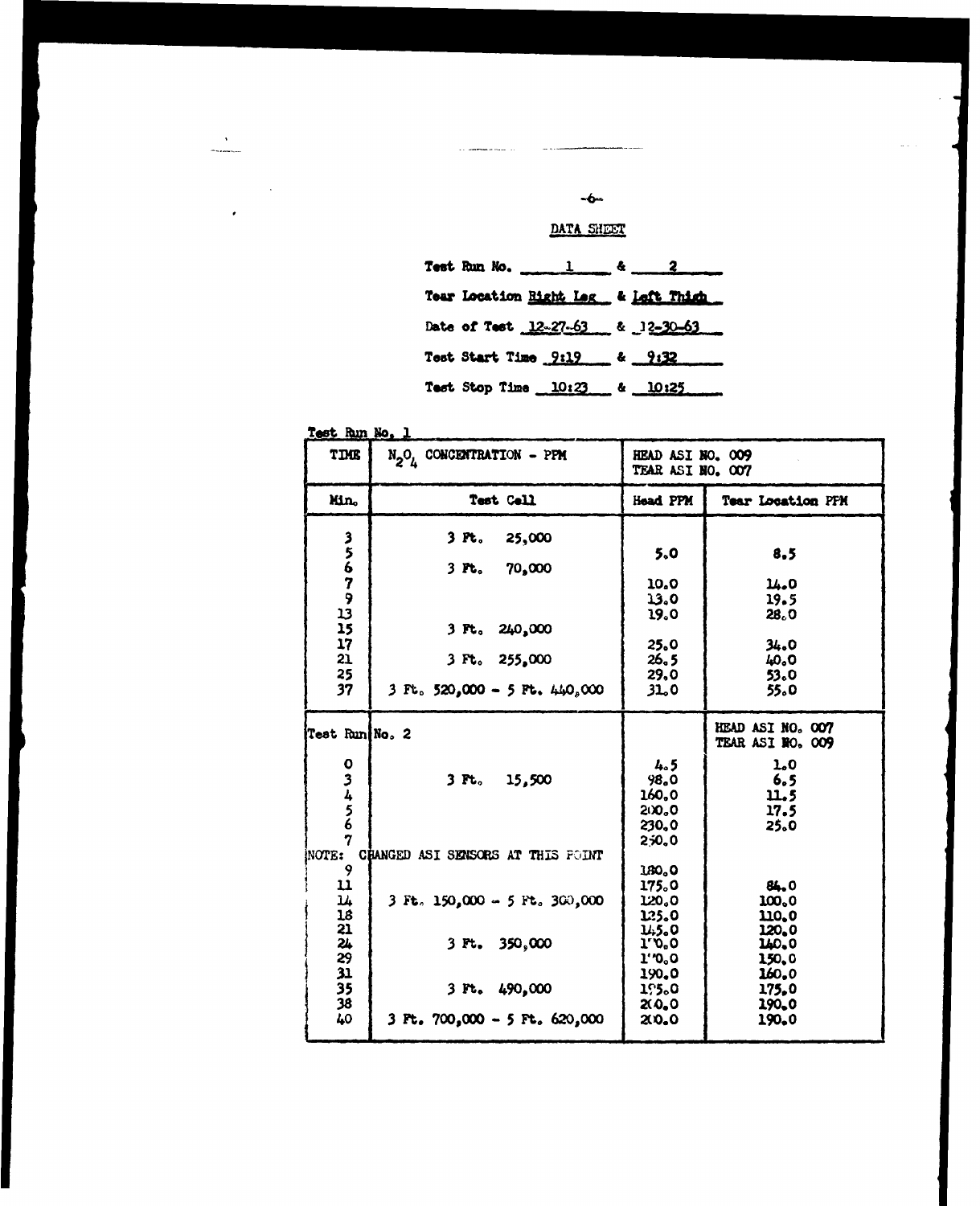$\alpha$  /= DATA SHEET

|  |  | Test Run No. $3 \t4 - 4$                   |
|--|--|--------------------------------------------|
|  |  | Tear Location Right Wrist & Right Shoulder |
|  |  | Date of Test $1 - 2 - 54$ & $-3 - 64$      |
|  |  | Test Start Time 11:20 & 9:30               |
|  |  | Test Stop Time 12:17 & 10:04               |

Test Run No. 3

 $\sim$   $\sim$ 

 $\overline{a}$ 

 $\overline{\phantom{a}}$ 

| TIME                                                                   | $N_2O_L$ CONCENTRATION - PPM                                                                                                                                   | HEAD ASI NO. 007<br>TEAR ASI NO. 018                                                                             |                                                                                                                |
|------------------------------------------------------------------------|----------------------------------------------------------------------------------------------------------------------------------------------------------------|------------------------------------------------------------------------------------------------------------------|----------------------------------------------------------------------------------------------------------------|
| Min.                                                                   | Test Cell                                                                                                                                                      | HEAD PPM                                                                                                         | Tear Location PPM                                                                                              |
| 0358<br>10<br>12<br>15<br>18<br>20<br>24<br>28<br>30<br>36<br>42<br>45 | 20,000<br>3 <sub>rt</sub><br>$3 \text{ Pt}$ , $105,000 - 5 \text{ Pt}$ , $105,000$<br>3 Pt. 250,000<br>3 Ft. 475,000<br>$3$ Ft. $520,000 - 5$ Ft. $\mu 85,000$ | 18.0<br>27.5<br>46.0<br>54.0<br>40.0<br>45.0<br>60.0<br>65.0<br>80.0<br>90.0<br>100.0<br>115.0<br>130.0<br>155.0 | 10.0<br>17.0<br>30.0<br>34.0<br>29.5<br>37.0<br>42.0<br>47.0<br>57.0<br>71.0<br>77.0<br>93.0<br>110.0<br>123.0 |
| Teat Run No. 4                                                         |                                                                                                                                                                |                                                                                                                  | HEAD ASI NO. 020<br>TEAR ASI NO. 007                                                                           |
| 02358102158<br>20<br>24<br>28<br>29                                    | 3F <sub>b</sub><br>17,000<br>3 Ft. $65,000 - 5$ Ft. $63,000$<br>$3$ Ft. $142,000$<br>175,000<br>3F <sub>b</sub>                                                | 2,5<br>4.0<br>5.5<br>9.5<br>17.0<br>22.0<br>29.5<br>43.0<br>49.0<br>69.0<br>132.0<br>250.0<br>oli                | 3.5<br>3.9<br>5.0<br>8,5<br>14.5<br>20.0<br>28.0<br>45.0<br>68.0<br>88.0<br>155.0<br>220.0<br>250.0            |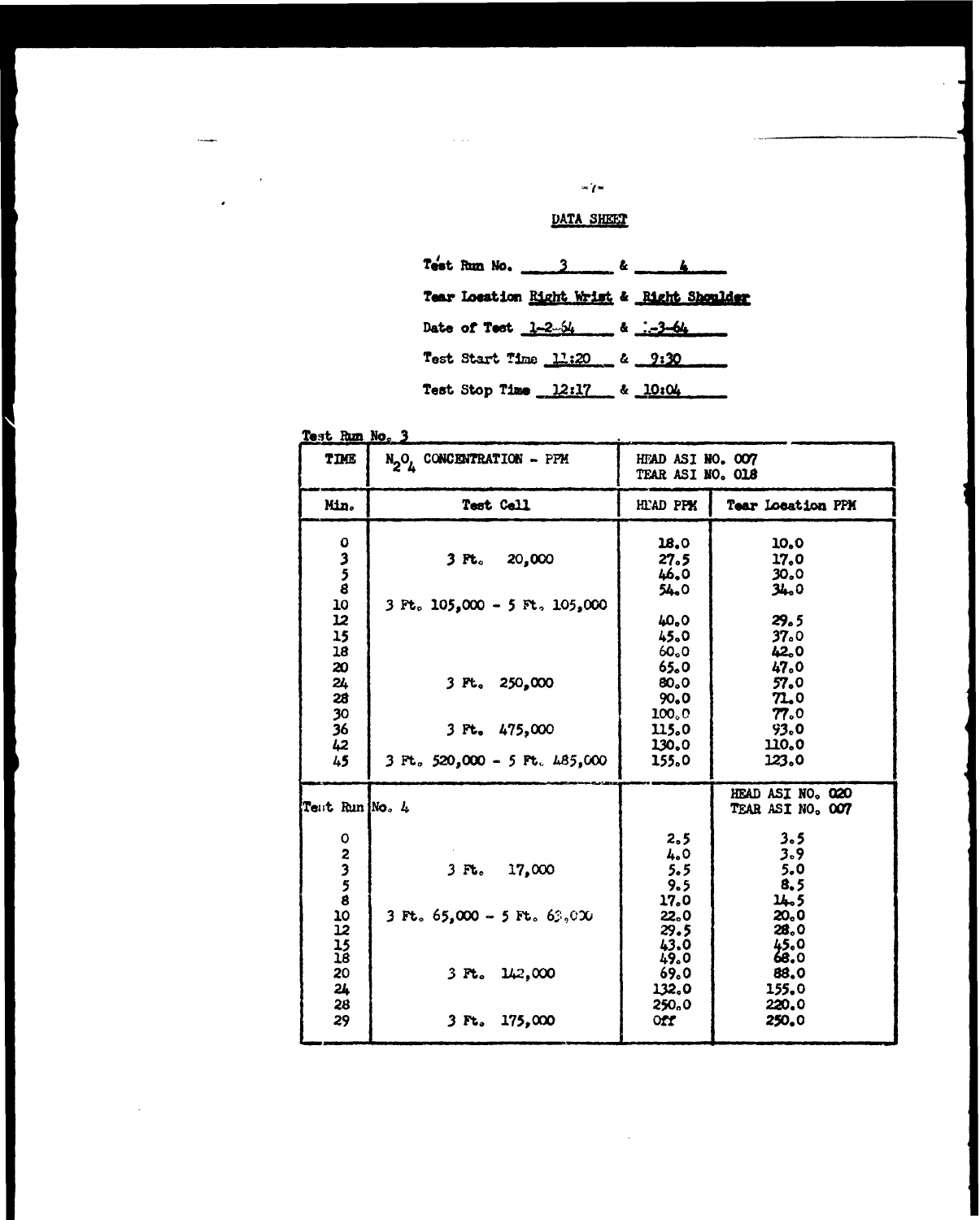DATA SHEET

 $-3-$ 

| Test Run No. $\frac{5}{2}$ & $\frac{1}{2}$ |  | $6 \qquad$ |
|--------------------------------------------|--|------------|
| Tear Location Laft Hip & Front Chast       |  |            |
| Date of Test 1-6-64 & 1-7-64               |  |            |
| Test Start Time 8:56 & 9:15                |  |            |
| Test Stop Time 9:01 & 9:36                 |  |            |

| Test Run No. 5 |  |  |
|----------------|--|--|
|                |  |  |

| TIME                                     | $\mathbb{N}_2\mathbb{O}_L$ CONCENTRATION - PFM                                          | HEAD ASI NO. 020<br>TEAR ASI NO. 007                     |                                                                                          |
|------------------------------------------|-----------------------------------------------------------------------------------------|----------------------------------------------------------|------------------------------------------------------------------------------------------|
| Min.                                     | Test Cell                                                                               | <b>Head PPM</b>                                          | Tear Location PPM                                                                        |
| 0358<br>10<br>12<br>14<br>16             | 75,000<br>3 Ft.<br>$3$ Ft. $45,000 - 5$ Ft. $43,000$<br>$3$ Ft. $105,000$               | 2,6<br>21.0<br>48.0<br>94.0<br>136.0<br>210.0<br>250.0   | 2.0<br>2,0<br>4.0<br>9.0<br>14.0<br>22.0<br>31.0                                         |
| Test Run No. 6<br>0357<br>10<br>12<br>16 | 4,400<br>3 Ft.<br>3 Ft.<br>7,500<br>$3$ Pt. $44,000$<br>$3$ Pt. 100,000 - 5 Pt. 105,000 | 3.4<br>8.0<br>22,0<br>50.0<br>105.0<br>.50.0<br>$250,0+$ | HEAD ASI NO. 020<br>HEAD ASI NO. 007<br>2.0<br>2,0<br>3.7<br>7.0<br>12.0<br>15.0<br>24.0 |

 $\frac{1}{2}$ 

 $\bar{\lambda}$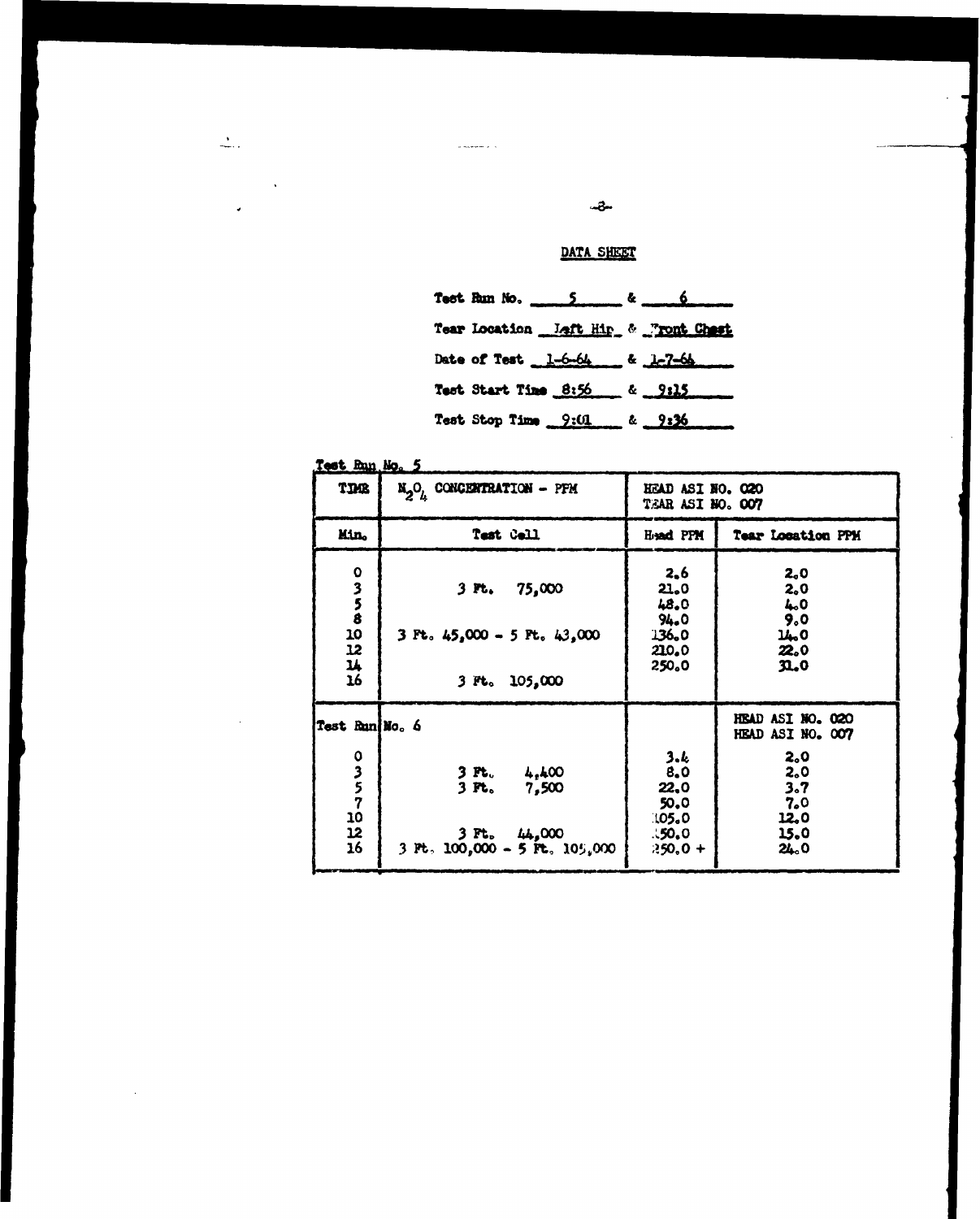DATA SHEET

|  |  | Test Run Bo. 7 2 $4 - 3$                |
|--|--|-----------------------------------------|
|  |  | Tear Location Back-Below & lack, Middle |
|  |  | Date of Test 1-19-64 & 1-9-64           |
|  |  | Test Start Time 9:25 & 1:03             |
|  |  | Test Stop Time 10:08 & 1:20             |

| Test Run No. 7 |  |
|----------------|--|

 $\ddot{\phantom{a}}$ 

 $\bullet$ 

| TIME                                                | $\texttt{N}_2\texttt{O}_\texttt{L}$ CONCENTRATION - PPM                                                                        | HEAD ASI NO. 020<br>TEAR ASI NO. 007                                                                             |                                                                                                           |
|-----------------------------------------------------|--------------------------------------------------------------------------------------------------------------------------------|------------------------------------------------------------------------------------------------------------------|-----------------------------------------------------------------------------------------------------------|
| Min.                                                | Test Cell                                                                                                                      | Head PPM                                                                                                         | <b>Tear Location PPM</b>                                                                                  |
| 0<br>3<br>5<br>10<br>121517202225273032<br>33<br>35 | 6,800<br>3 <sub>rt</sub><br>$3$ Pt. $20,000 - 5$ Pt. $20,000$<br>3 Pt.<br>73,000<br>3 <sub>r</sub><br>150,000<br>3 Pt. 186,000 | 0.5<br>6.5<br>11.0<br>23.0<br>31.0<br>47.0<br>72.0<br>92.0<br>105.0<br>135.0<br>170.0<br>200.0<br>235,0<br>250.0 | 0.5<br>2.4<br>2.25<br>6,0<br>7.5<br>13.0<br>21.0<br>29.0<br>35.0<br>46.0<br>48.0<br>61.0<br>85.0<br>250.0 |
| Test Run No. 8<br>0 1 3 5 7 10 12<br>15<br>16}      | 3F <sub>c</sub><br>33,500<br>$3$ Pt. $35,000 - 5$ Pt. $34,500$<br>131,000<br>3 Pt.                                             | HEAD ASINO. 020<br>HEAD ASI NO. 007<br>2, 0<br>17.0<br>37.0<br>50.0<br>86.0<br>135.0<br>180.0<br>25.0<br>250.0   | 2,0<br>9.0<br>15.5<br>23.0<br>32.0<br>45.0<br>60.0<br>78.0<br>92.0                                        |